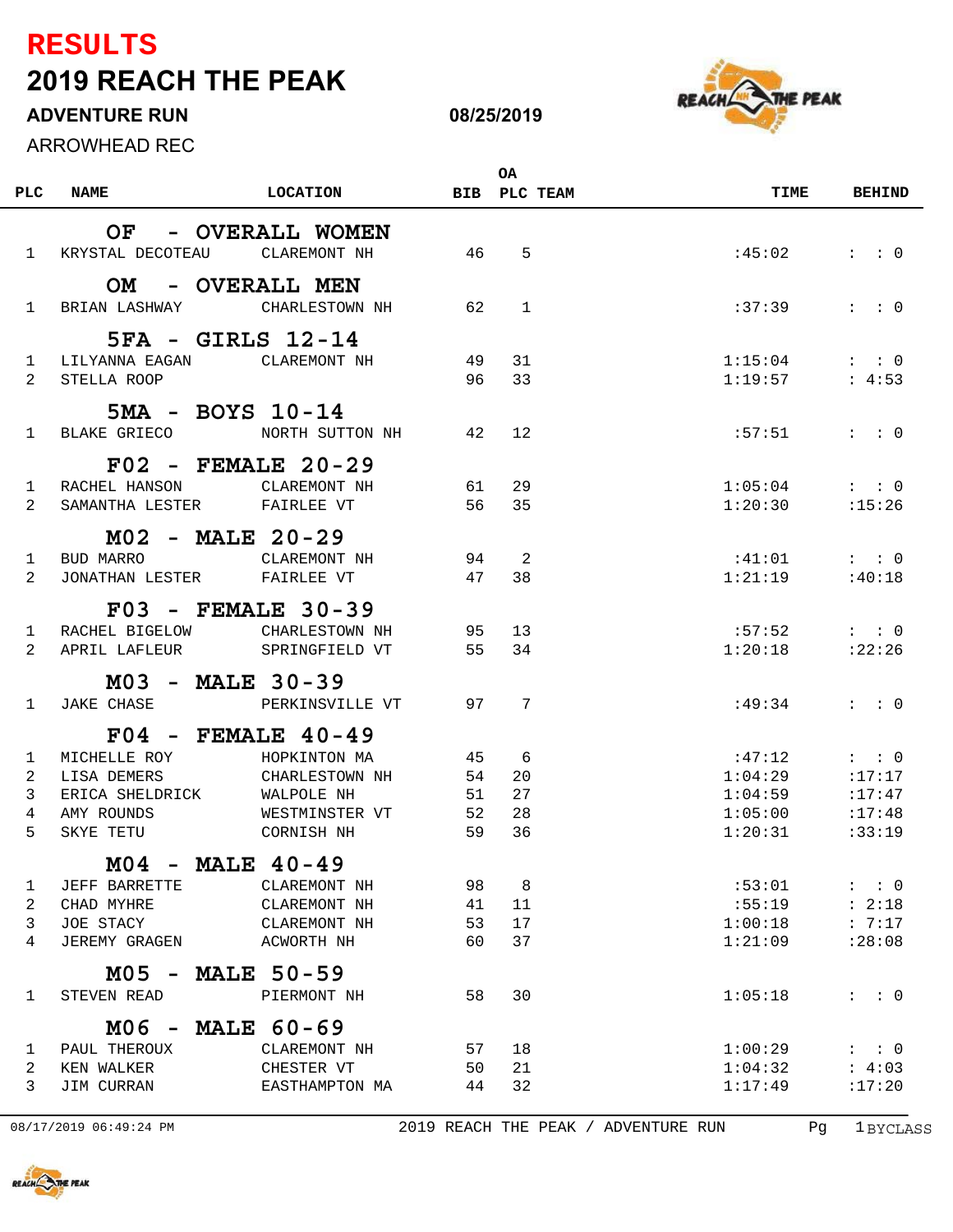## **2019 REACH THE PEAK RESULTS**

**ADVENTURE RUN**

**ARR** 

|            | <b>ARROWHEAD REC</b> |                   |            |           |                     |             |               |
|------------|----------------------|-------------------|------------|-----------|---------------------|-------------|---------------|
|            |                      |                   |            | <b>OA</b> |                     |             |               |
| <b>PLC</b> | <b>NAME</b>          | <b>LOCATION</b>   | <b>BIB</b> | PLC TEAM  |                     | <b>TIME</b> | <b>BEHIND</b> |
|            | M06                  | <b>MALE 60-69</b> |            |           |                     |             |               |
| 4          | <b>BILL BLEWITT</b>  | CLAREMONT NH      | 43         | 46        |                     | 1:35:07     | :34:38        |
|            | TМ                   | TEAM COMPETITION  |            |           |                     |             |               |
| 1          | CHRIS GILBERT        | PERKINSVILLE VT   | 84         |           | 3 THE MOUNTAIN      | :41:35      | : 0           |
| 2          | JEREMY SCHAEFER      | CLAREMONT NH      | 88         |           | 4 THE MOUNTAIN      | :44:41      | : 3:06        |
| 3          | MELISSA GILBERT      | PERKINSVILLE VT   | 69         | 9         | THE MOUNTAIN        | :53:53      | :12:18        |
| 4          | KELLY GENES          | CLAREMONT NH      | 85         | 10        | THE MOUNTAIN        | :53:55      | :12:20        |
| 5          | KAITLYN O'TOOLE      | CLAREMONT NH      | 75         |           | 14 CADDYSWAMPAZ     | :58:05      | :16:30        |
| 6          | SETH QUELCH          | CLAREMONT NH      | 93         | 15        | CADDYSWAMPAZ        | :58:51      | :17:16        |
| 7          | A.J. BOND            | HARRISVILLE NY    | 70         |           | 16 CADDYSWAMPAZ     | :59:13      | :17:38        |
| 8          | KRISTI SNIDER        | CLAREMONT NH      | 63         |           | 19 CADDYSWAMPAZ     | 1:02:04     | : 20:29       |
| 9          | ELIJAH HAYNES        | CHARLESTOWN NH    | 65         |           | 22 LOVE IS WHY      | 1:04:39     | : 23:04       |
| 10         | BRANDON DOODY        | CLAREMONT NH      | 72         |           | 23 LOVE IS WHY      | 1:04:42     | : 23:07       |
| 11         | AARON FRISCH         | CLAREMONT NH      | 68         |           | 24 LOVE IS WHY      | 1:04:44     | : 23:09       |
| 12         | DAWN DEXTRAZE        | CLAREMONT NH      | 83         |           | 25 LOVE IS WHY      | 1:04:56     | : 23:21       |
| 13         | PAULA THERRIEN       | LEBANON NH        | 66         |           | 26 TEAM CRAZY TRAIN | 1:04:58     | : 23:23       |
| 14         | DONNA MAGOON         | NORTHFIELD NH     | 71         |           | 39 FLYING CARDINALS | 1:32:48     | :51:13        |
| 15         | LESLIE PEABODY       | CLAREMONT NH      | 73         |           | 39 FLYING CARDINALS | 1:32:48     | :51:13        |
| 16         | TAMMY MORSE          | CLAREMONT NH      | 74         |           | 39 FLYING CARDINALS | 1:32:48     | :51:13        |
| 17         | DAPHNE ELLIS         | NEWPORT NH        | 79         | 39        | TEAM CRAZY TRAIN    | 1:32:48     | :51:13        |
| 18         | <b>JESSICA HOWE</b>  | UNITY NH          | 86         |           | 39 FLYING CARDINALS | 1:32:48     | : 51:13       |
| 19         | PATRICIA BARRY       | CLAREMONT NH      | 87         |           | 39 FLYING CARDINALS | 1:32:48     | :51:13        |
| 20         | JEFF SMALL           | CLAREMONT NH      | 90         |           | 39 FLYING CARDINALS | 1:32:48     | :51:13        |
| 21         | ALEXIS RUDKO         | PENACOOK NH       | 67         | 47        | SPEED SOLD          | 1:38:33     | :56:58        |
| 22         | LEAH BELANGER        | HILLSBORO NH      | 78         | 48        | SPEED SOLD          | 1:38:35     | :57:00        |
| 23         | ALAN LARRABEE        | HOOKSET NH        | 80         | 48        | SPEED SOLD          | 1:38:35     | :57:00        |
| 24         | ANDREA GILBERT       | ENFIELD NH        | 81         | 48        | TEAM CRAZY TRAIN    | 1:38:35     | :57:00        |
| 25         | <b>JOSH ROBERT</b>   | HILLSBORO NH      | 92         |           | 48 SPEED SOLD       | 1:38:35     | :57:00        |
|            |                      |                   |            |           |                     |             |               |

26 LYNDSEY BOULTON ENFIELD NH 77 52 TEAM CRAZY TRAIN 1:41:29 :59:54 KAYLA MYLOTT CANAAN NH 82 53 TEAM CRAZY TRAIN 1:41:30 :59:55

**COMPETITORS**

E PEAK





**08/25/2019**